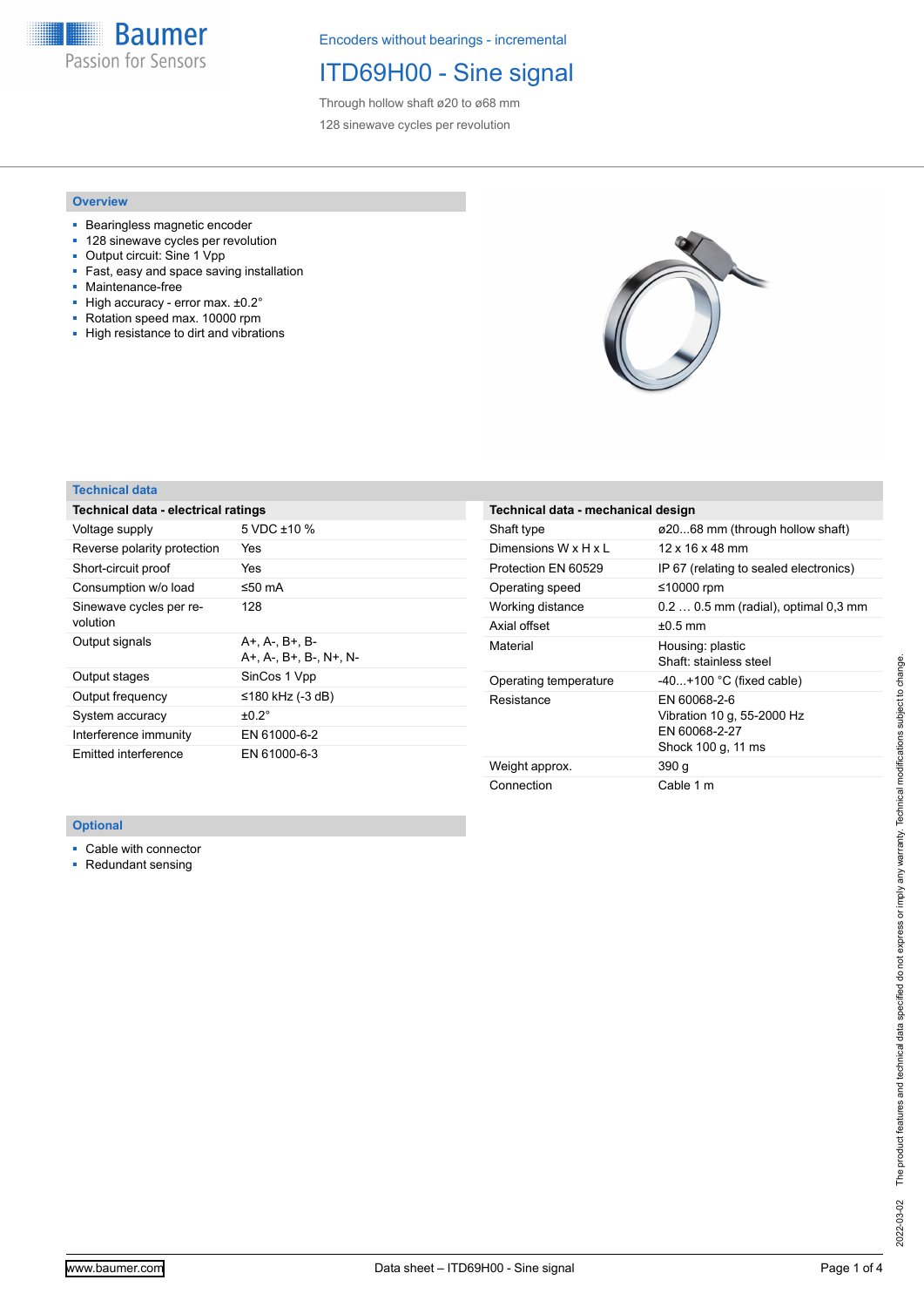

Encoders without bearings - incremental

# ITD69H00 - Sine signal

Through hollow shaft ø20 to ø68 mm 128 sinewave cycles per revolution

### **Terminal assignment**

| With BI-signals, cable [4x2x0,08 mm <sup>2</sup> ] |                |  |  |
|----------------------------------------------------|----------------|--|--|
| Core colour                                        | Assignment     |  |  |
| green                                              | $A +$          |  |  |
| yellow                                             | A -            |  |  |
| grey                                               | B +            |  |  |
| pink                                               | в.             |  |  |
| red                                                | UB             |  |  |
| blue                                               | <b>GND</b>     |  |  |
| transparent                                        | Shield/Housing |  |  |

|  | <b>Output signal level</b> |
|--|----------------------------|
|  |                            |

| <b>Outputs</b>           | <b>Sine</b>                             |
|--------------------------|-----------------------------------------|
| Output amplitude $A + B$ | 1 V <sub>PP</sub> at $Z_0 = 120 \Omega$ |
| Output amplitude N       | approx. 2,5 V at $Z_0$ = 120 $\Omega$   |

## **With NI-signals, cable [4x2x0,08 mm2]**

| Core colour | Assignment     |
|-------------|----------------|
| green       | $A +$          |
| yellow      | A -            |
| grey        | $B +$          |
| pink        | B -            |
| brown       | $N +$          |
| white       | N -            |
| red         | UB             |
| blue        | <b>GND</b>     |
| transparent | Shield/Housing |

## **Output signals**

Clockwise rotation when looking at the mounting side.



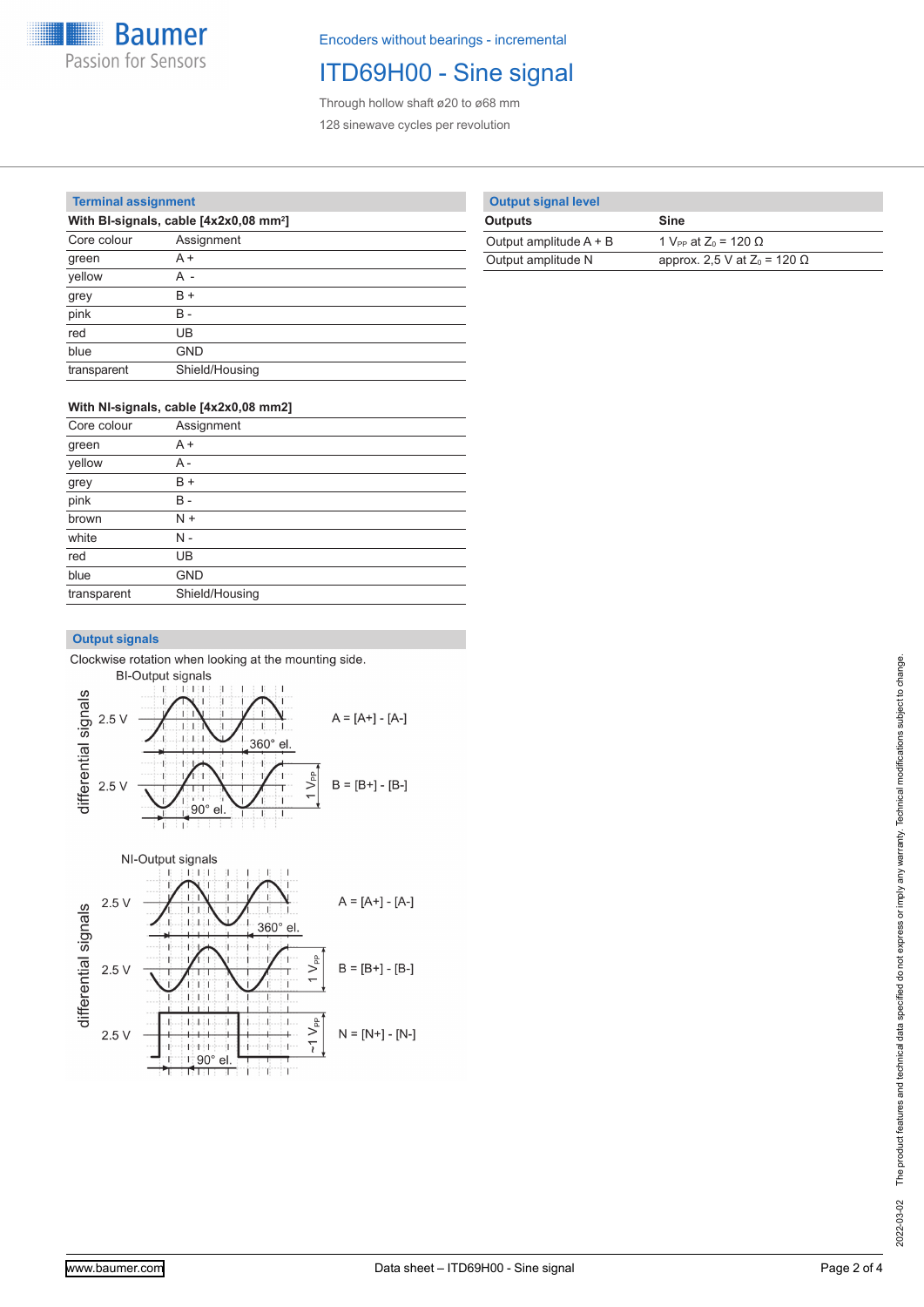

Encoders without bearings - incremental

# ITD69H00 - Sine signal

Through hollow shaft ø20 to ø68 mm 128 sinewave cycles per revolution



#### Installation note:

The system, consisting of sensor and rotor, form a matched pair. They may not be exchanged individually. The sensor should be mounted on an electrically conductive surface on potting side.

### Mounting tolerances, operating tolerances

Permitted change of position sensor to rotor during mounting and operation:

### Axial offset:



 $V = \pm 0.5$  mm, optimal 0.1 mm



Use the distance band as a mounting tool for optimal gap (0.3 mm) between sensor and rotor.



### **Mounting position**

Mounting position (1-1) sensor to rotor should not be altered!